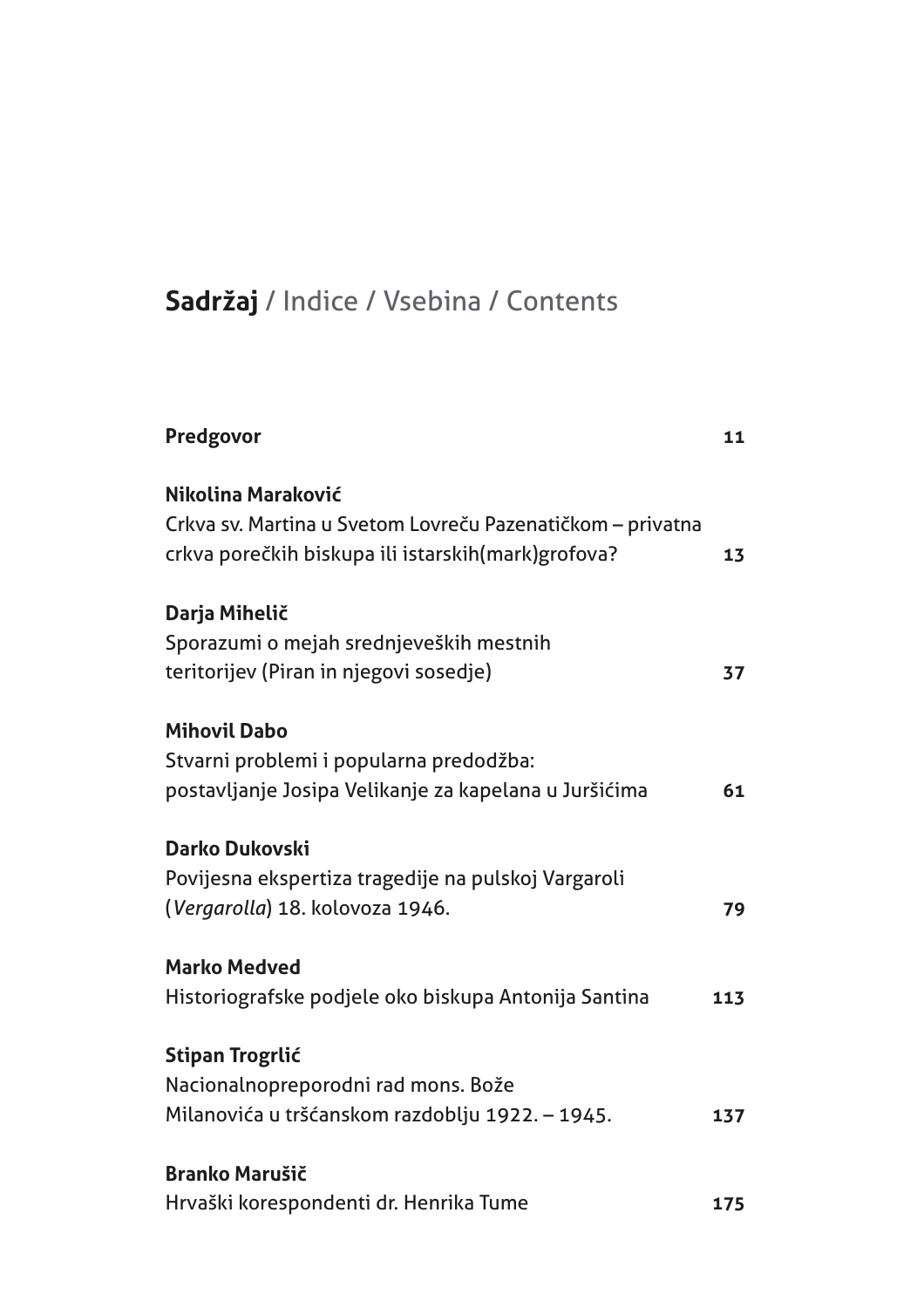## Prikazi – ocjene – izvješća 185 Robert Matijašić, Povijest hrvatskih zemalja u antici do cara Dioklecijana, Zagreb: Leykam international, 2009., 290 str. (Davor Bulić) 187 Ivan Milotić, Rimska vojnička diploma iz Umaga, Umag: Gradska knjižnica Umag, 2009., 151 str. (David Orlović) 195 Egidio Ivetic, L'Istria moderna 1500-1797, una regione confine, Verona: Cierre edizioni, 2010., 188 str. (Danijela Doblanović) 198 Bartolomeo Giorgini, Povijesni pregled Labina i okolice, Labin: Mathias Flacius, 2010., 100 str. (Martina Batel) 206 Attilio Krizmanić, Pulska kruna, Pomorska tvrđava Pula. Fortifikacijska arhitektura austrijskog razdoblja, Istra kroz stoljeća, Kolo XII., 68. i 69. knjiga, Pula: Čakavski sabor, 2009., 257 + 253 str. (Raul Marsetič) 208 Branko Perović, Austrougarske vile i kuće u Puli - vraćanje memorije gradu, Pula: Korina Perović Marković, Dragan Perović / Regional 2010., 283 str. (Martina Batel) 212 Andrej Bader, Ivan Mišković, Zaboravljeni egzodus 1915.-1918., s. l.: Andrej Bader, 2009., 116 str. (Milan Radošević) 215 Nevio Šetić, Istra za talijanske uprave: o istarskoj emigraciji i njenom tisku u Zagrebu 1918.-1941., Zagreb: Dom i svijet i dr., 2008., 296 str. (Mihovil Dabo) 218 Nevio Šetić, Staleška društva i časopisi hrvatskog učiteljstva u Istri 1891. – 1914., Zagreb: Hrvatski književno-pedagoški zbor / Profil International, 2010., 266 str. (Željko Cetina) 223 Roberto Spazzali, Pola operaia (1856-1947): I Dorigo a Pola. Una storia familiare tra socialismo mazziniano e austro marxismo, Trieste: Circolo di cultura istro-veneta "Istria", 2010., 224 str. + 5 + 9 tab. (Darko Dukovski) 226 Milan Klobas, Borbeni put Operativnog štaba za Istru: svjedočanstva generala Milana Klobasa, Pula: Histria Croatica C.A.S.H.,

235

2010., 275 str. (Bojan Horvat)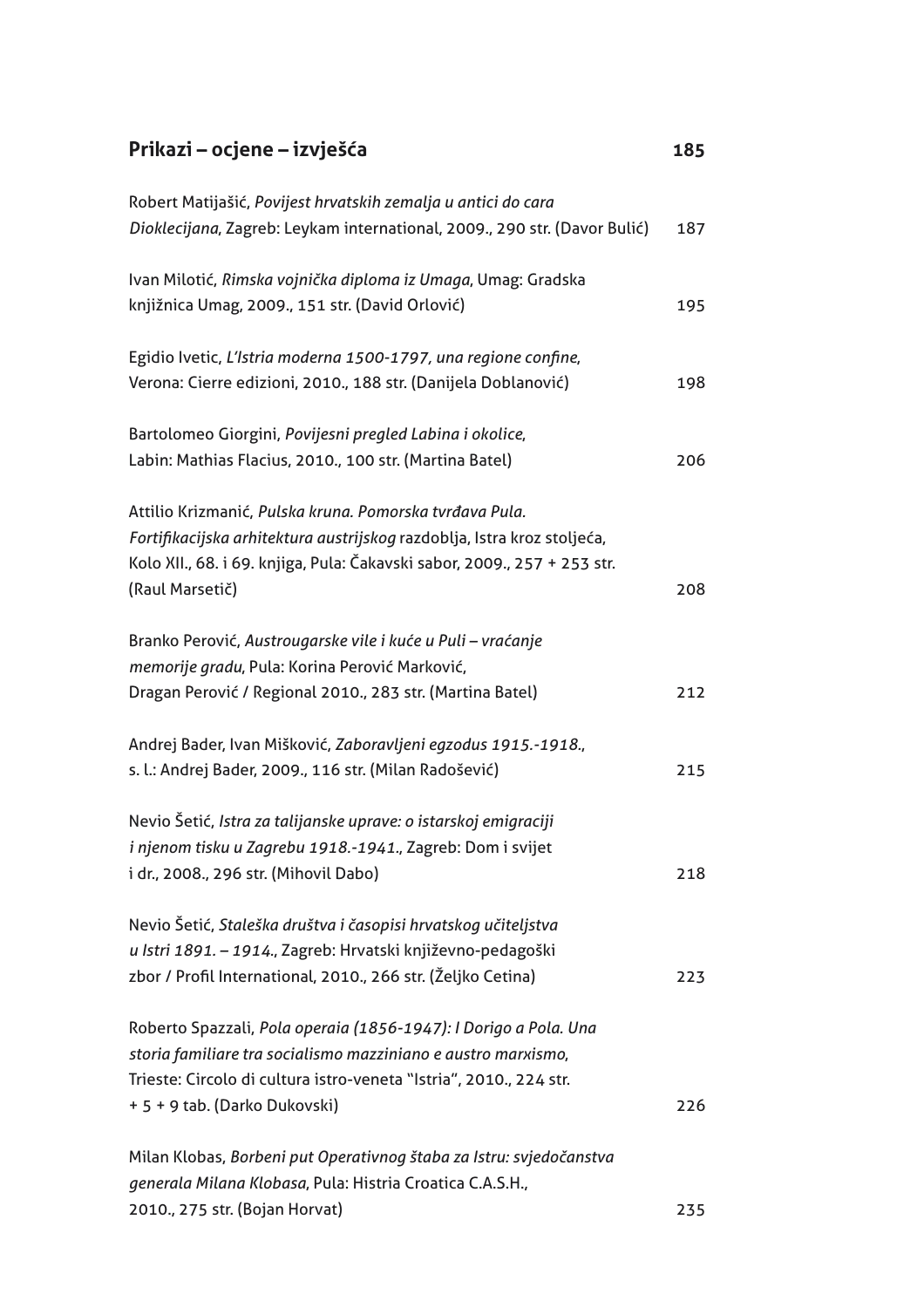| Tošo Dabac, Istarski dnevnik / Diario istriano, prir. Marina Benažić<br>i Jerica Ziherl, Novigrad: Muzej-Museo Lapidarium, 2008., 109 str.;<br>Tošo Dabac, Riječki dnevnik / Rijeka Chronicles, prir. Jerica Ziherl |     |
|---------------------------------------------------------------------------------------------------------------------------------------------------------------------------------------------------------------------|-----|
|                                                                                                                                                                                                                     |     |
| i Marina Benažić, Rijeka: Muzej moderne i suvremene umjetnosti,                                                                                                                                                     |     |
| 2009., 114 str. (Igor Duda)                                                                                                                                                                                         | 238 |
| Franko Dota, Zaraćeno poraće: konfliktni i konkurentski narativi                                                                                                                                                    |     |
| o stradanju i iseljavanju Talijana Istre, Zagreb: Srednja Europa,                                                                                                                                                   |     |
| 2010., 149 str. (Milan Radošević)                                                                                                                                                                                   | 242 |
| Josip Orbanić, Pula u cvijeću pod različitim zastavama, Pula:                                                                                                                                                       |     |
| Medit, 2010., 143 str. (Luka Tidić)                                                                                                                                                                                 | 246 |
| Tarsatički principij. Kasnoantičko vojno zapovjedništvo, ur. Nikolina                                                                                                                                               |     |
| Radić Štivić i Luka Bekić, Rijeka: Grad Rijeka / Hrvatski restauratorski                                                                                                                                            |     |
| zavod, 2009., 395 str. (Marina Zgrablić)                                                                                                                                                                            | 251 |
| Anton Gnirs, Arheološki tekstovi, Istra kroz stoljeća, kolo XIII.,                                                                                                                                                  |     |
| 70. knjiga, Pula: Čakavski sabor, 2009., 260 str. (Jasenko Zekić)                                                                                                                                                   | 256 |
| Vojka Cestnik, Željeznodobna nekropola Kaštel kod Buja: analiza                                                                                                                                                     |     |
| pokopa željeznodobne Istre / Iron age necropolis Kaštel near Buje:                                                                                                                                                  |     |
| analysis of burial practice in the Iron age Istria, Monografije i katalozi                                                                                                                                          |     |
| AMI, sv. 18, Pula: Arheološki muzej Istre, 2009., 278 str. (Hana Žerić)                                                                                                                                             | 259 |
| Lana Skuljan, Fotografija u Istri do 1918.: iz fundusa Zbirke fotografija,                                                                                                                                          |     |
| negativa i fotografske opreme, Katalozi muzejskih zbirki 1,                                                                                                                                                         |     |
| Pula: Povijesni muzej Istre, 2009., 356 str. (Iva Milovan)                                                                                                                                                          | 260 |
| Vjesnik istarskog arhiva, sv. 14-16, Pazin 2007.-2009. (2010.),                                                                                                                                                     |     |
| 466 str. (Maja Cerić)                                                                                                                                                                                               | 263 |
| Vjesnik istarskog arhiva, sv. 17, Pazin 2010., 248 str. (Aleksandar Žigant)                                                                                                                                         | 266 |
| Atti del Centro di ricerche storiche di Rovigno, sv. XXXIX,                                                                                                                                                         |     |
| Rovinj 2009., 742 str. (Elvis Orbanić)                                                                                                                                                                              | 269 |
| Problemi sjevernog Jadrana, sv. 9, Zagreb - Rijeka 2008.,                                                                                                                                                           |     |
| 210 str. (Željko Cetina)                                                                                                                                                                                            | 272 |
| Problemi sjevernog Jadrana, sv. 10, Zagreb - Rijeka 2009., 222 str.                                                                                                                                                 |     |
| (Mihovil Dabo)                                                                                                                                                                                                      | 275 |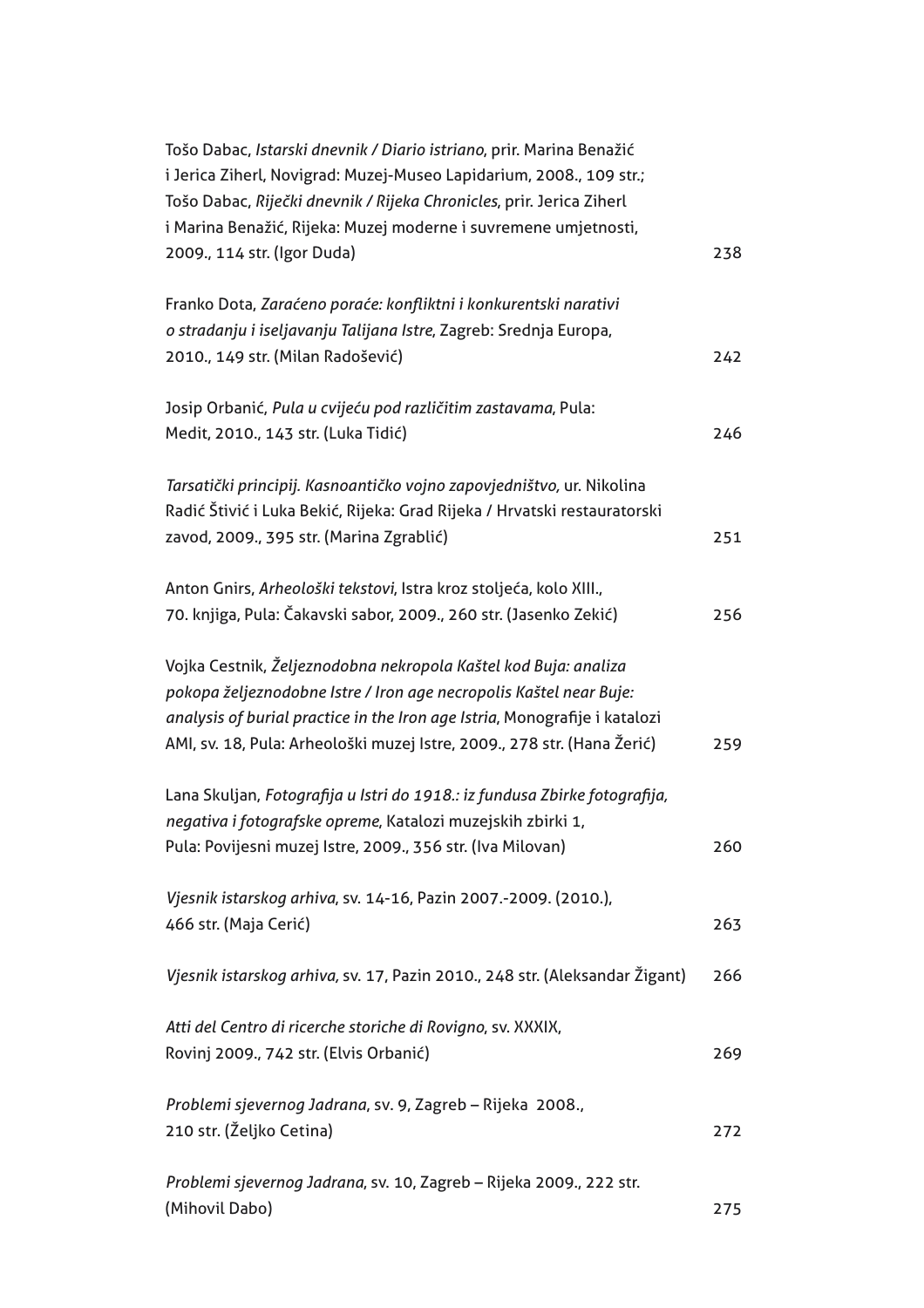| Histria archaeologica, sv. 40/2009, Pula 2010., 164 str.                                                                                                                                                                                                                                                                                                                                                                                                                        |     |
|---------------------------------------------------------------------------------------------------------------------------------------------------------------------------------------------------------------------------------------------------------------------------------------------------------------------------------------------------------------------------------------------------------------------------------------------------------------------------------|-----|
| (Katarina Gerometta)                                                                                                                                                                                                                                                                                                                                                                                                                                                            | 277 |
| Histria antiqua, sv. 19, Pula 2010., 382 str. (Mirko Jurkić)                                                                                                                                                                                                                                                                                                                                                                                                                    | 280 |
| Zbornik Lovranšćine, knjiga 1, Lovran: Katedra Čakavskog sabora<br>Lovran, 2010., 362 str. (Robert Kurelić)                                                                                                                                                                                                                                                                                                                                                                     | 286 |
| Cerealia, oleum, vinum: kultura prehrane i blagovanja na jadranskom<br>prostoru, 3. Istarski povijesni biennale, sv. 3., Zbornik radova<br>s međunarodnog znanstvenog skupa, ur. Marija Mogorović Crljenko<br>i Elena Uljančić-Vekić, Poreč: Zavičajni muzej Poreštine / Državni arhiv<br>u Pazinu / Sveučilište Jurja Dobrile - Odjel za humanističke znanosti,<br>2009., 210 str. (Matija Prepušt)                                                                            | 288 |
| Motovun - povijest i sadašnjost: zbornik radova sa znanstvenostručnog<br>skupa Motovun - povijest i sadašnjost u povodu 1200. obljetnice<br>prvog spomena Motovuna u pisanim izvorima, Motovun, 18. prosinca<br>2004., ur. Josip Šiklić, Pazin: Katedra Čakavskog sabora za povijest Istre<br>Pazin, 2010., 379 str. (Aldo Šuran)                                                                                                                                               | 293 |
| Stotinu i pedeset godina brodogradnje u Puli, 150 Jahre Schiffbau in<br>Pula/Pola, ur. Bruno Dobrić, Pula: Društvo za proučavanje C. i kr.<br>mornarice "Viribus Unitis", 2010., 312 str. (Ante Teklić)                                                                                                                                                                                                                                                                         | 297 |
| Narodi ostaju, režimi se mijenjaju, zbornik radova o 100. obljetnici<br>rođenja mons. Bože Milanovića (1890.-1980.) sa simpozija održanog<br>u Zagrebu i Pazinu 11.-13. listopada 1990., ur. Ilija Jakovljević, Pazin:<br>Josip Turčinović, Pazin / Porečka i Pulska biskupija, listopad 2010.,<br>256 str. (Filip Zoričić)                                                                                                                                                     | 302 |
| Zbornik Stručni skup Matko Rojnić: knjižničar i povjesničar - povodom<br>100. obljetnice rođenja (1908.-1981.), zbornik radova sa Stručnog<br>skupa "Matko Rojnić: knjižničar i povjesničar - povodom 100. obljetnice<br>rođenja (1908.-1981.)", Medulin, 12. svibnja 2008., ur. Bruno Dobrić<br>i Slavko Harni, Zagreb - Pula: Hrvatsko knjižničarsko društvo / Nacionalna<br>i sveučilišna knjižnica / Gradska knjižnica i čitaonica Pula, 2010., 174 str.<br>(Marko Jelenić) | 308 |
| Znanstveno-stručni skup Buzetski dani 2010. - 41. izdanje, Buzet,<br>3. rujna 2010. (Ivan Žagar)                                                                                                                                                                                                                                                                                                                                                                                | 310 |